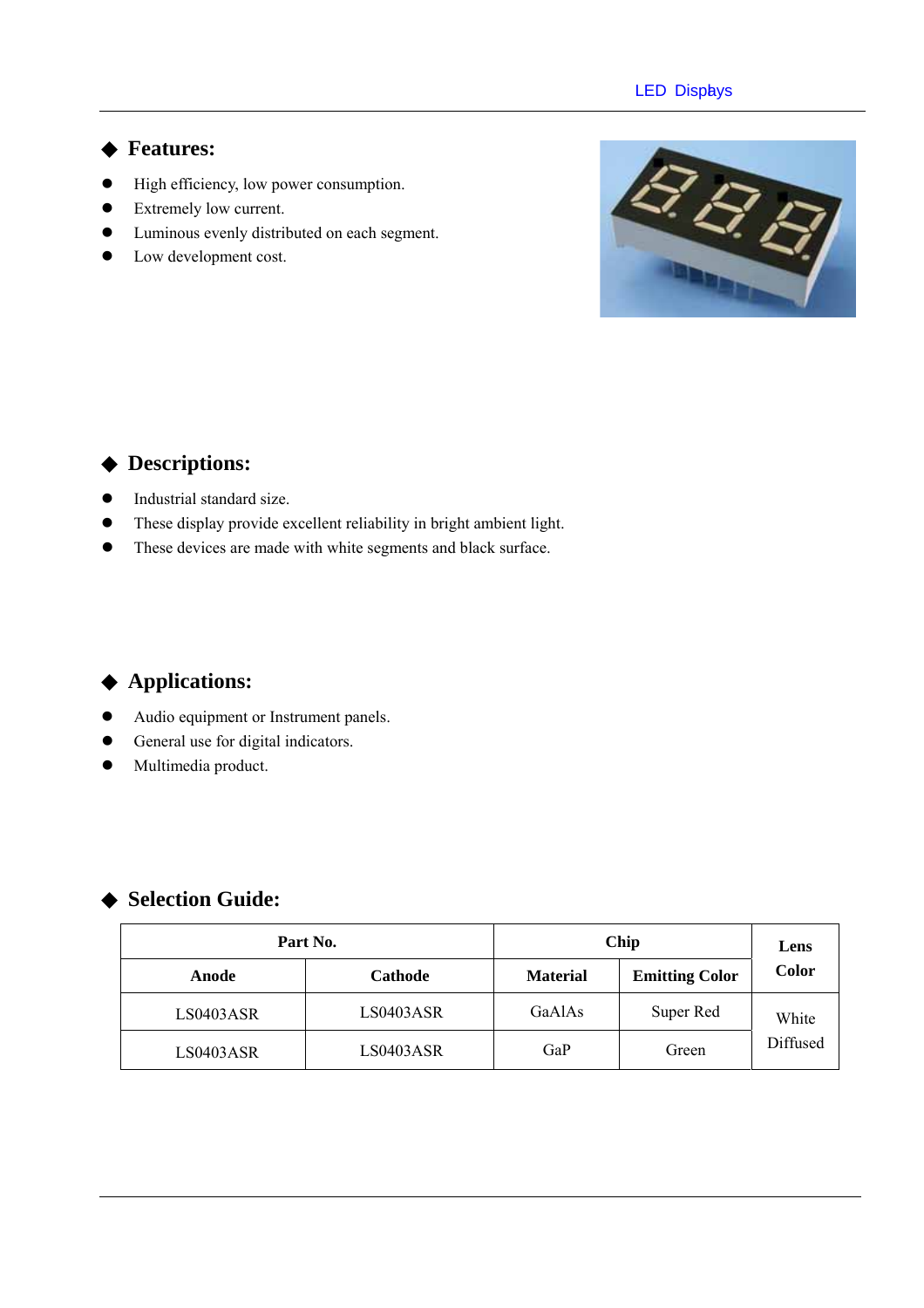| <b>Parameter</b>                                          | <b>Symbol</b> | <b>Super Red</b> | Green    | Unit |
|-----------------------------------------------------------|---------------|------------------|----------|------|
| <b>Power Dissipation/Segment</b>                          | $P_d$         | 50               | 60       | mW   |
| Peak Forward Current /Segment<br>(Duty $1/10\omega$ 1KHz) | $\rm I_{FP}$  | 70               | 70       | mA   |
| Continuous Forward Current<br>/Segment                    | $I_{\rm F}$   | 20               | 20       | mA   |
| Recommend use current<br>/Segment                         | $I_F$         | $5 - 10$         | $5 - 10$ | mA   |
| Reverse Voltage /Segment                                  | $V_{R}$       | 5                | 5        | V    |
| <b>Operating Temperature Range</b>                        | Topr          | $-25 - +75$      |          |      |
| <b>Storage Temperature Range</b>                          | <b>Tstg</b>   | $-30 \sim +85$   |          |      |
| Solder Temperature                                        | <b>Tsol</b>   | $260 \pm 5$      |          |      |

# **Absolute Maximum Rating**  Ta=25

Notes 1 This is the limit current . It is not allowed to use when the product work continuously.

2 It is recommended that the product is driven by TTL,CMOS.

3 Soldering time 5 seconds.

## **Electrical Optical Characteristics**%**Ta=25**℃)

| <b>Parameter</b>   | <b>Symbol</b> | <b>Super Red</b> |      | <b>Green</b> |       | Unit | <b>Test</b>      |
|--------------------|---------------|------------------|------|--------------|-------|------|------------------|
|                    |               | Typ.             | Max. | Typ.         | Max.  |      | <b>Condition</b> |
| Luminous Intensity | $I_V$         | 9.6              | --   | 4.8          | $- -$ | mcd  |                  |
| /Segment           |               |                  |      |              |       |      | $I_F = 10mA$     |
| Forward Voltage    | $V_{\rm F}$   | 1.85             | 2.3  | 2.2          | 2.5   | V    | $I_F = 20mA$     |
| /Segment           |               |                  |      |              |       |      |                  |
| Reverse Current    | $I_R$         |                  | 50   |              | 50    | uA   | $V_R = 5V$       |
| /Segment           |               |                  |      |              |       |      |                  |
| Dominant           | d             | 645              | --   | 565          | $- -$ | nm   | $I_F = 20mA$     |
| Wavelength         |               |                  |      |              |       |      |                  |
| Spectral Line Half |               | 30               | --   | 30           | $- -$ | nm   | $I_F = 20mA$     |
| Width              |               |                  |      |              |       |      |                  |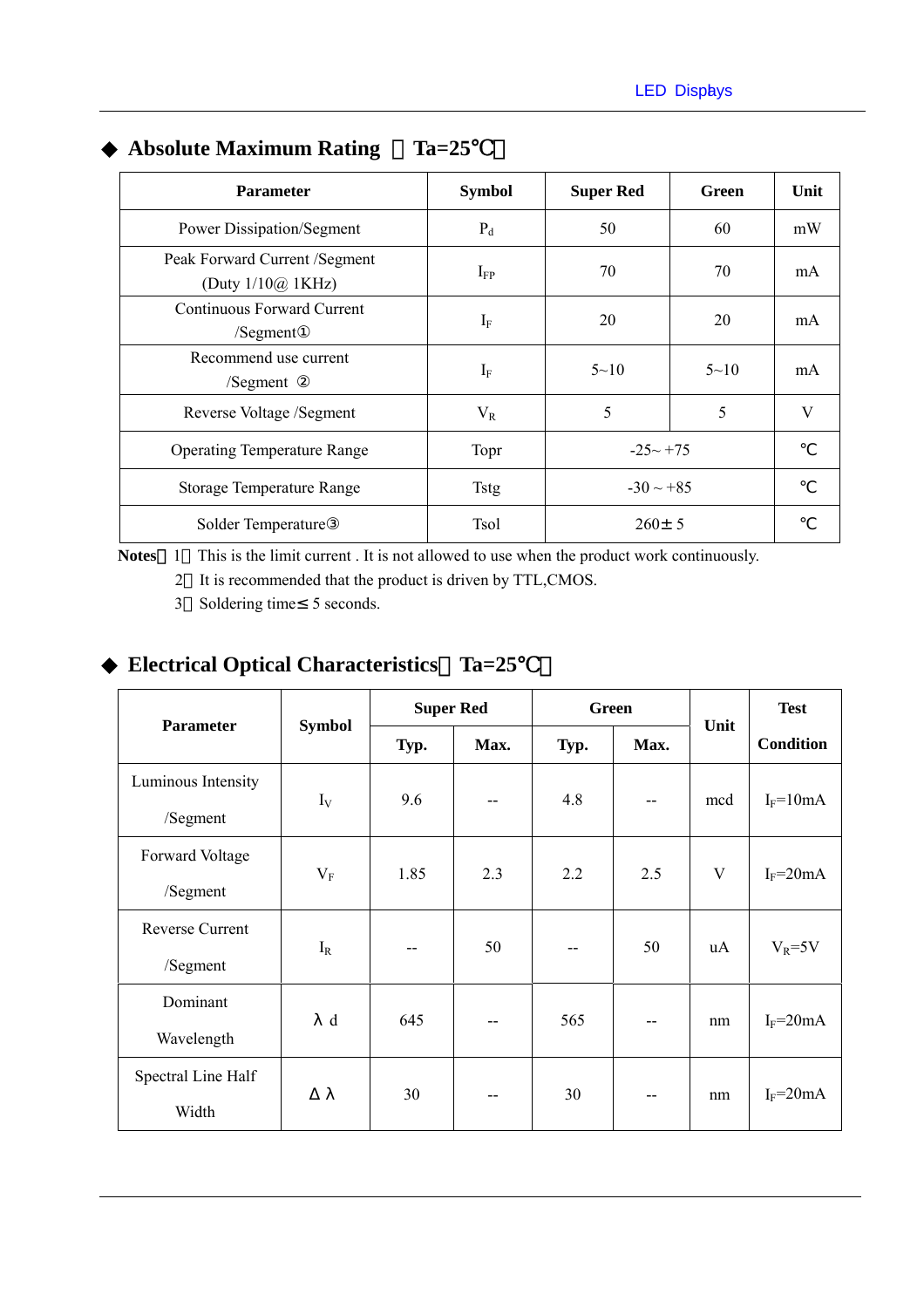## **Package Dimensions:**



#### **NOTES**:

- All dimensions are in millimetres (mm), Tolerance is  $\pm 0.25$ mm unless otherwise noted.
- Specifications are subject to change without notice.

## **Internal Circuit:**

Common Cathode





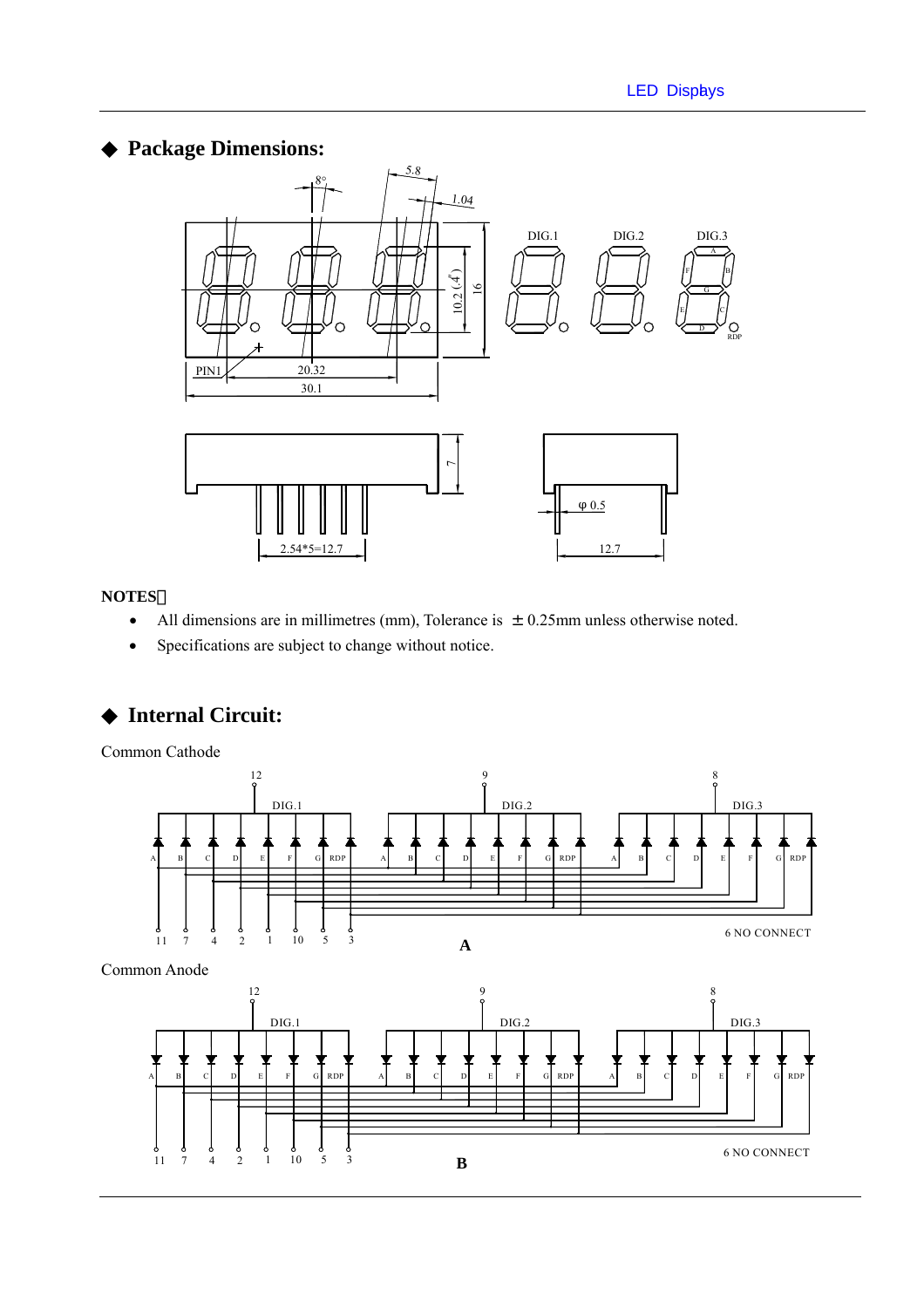### **Package Dimensions:**



#### **NOTES**:

- All dimensions are in millimetres (mm), Tolerance is  $\pm 0.25$ mm unless otherwise noted.
- Specifications are subject to change without notice.

## **Internal Circuit:**

Common Cathode

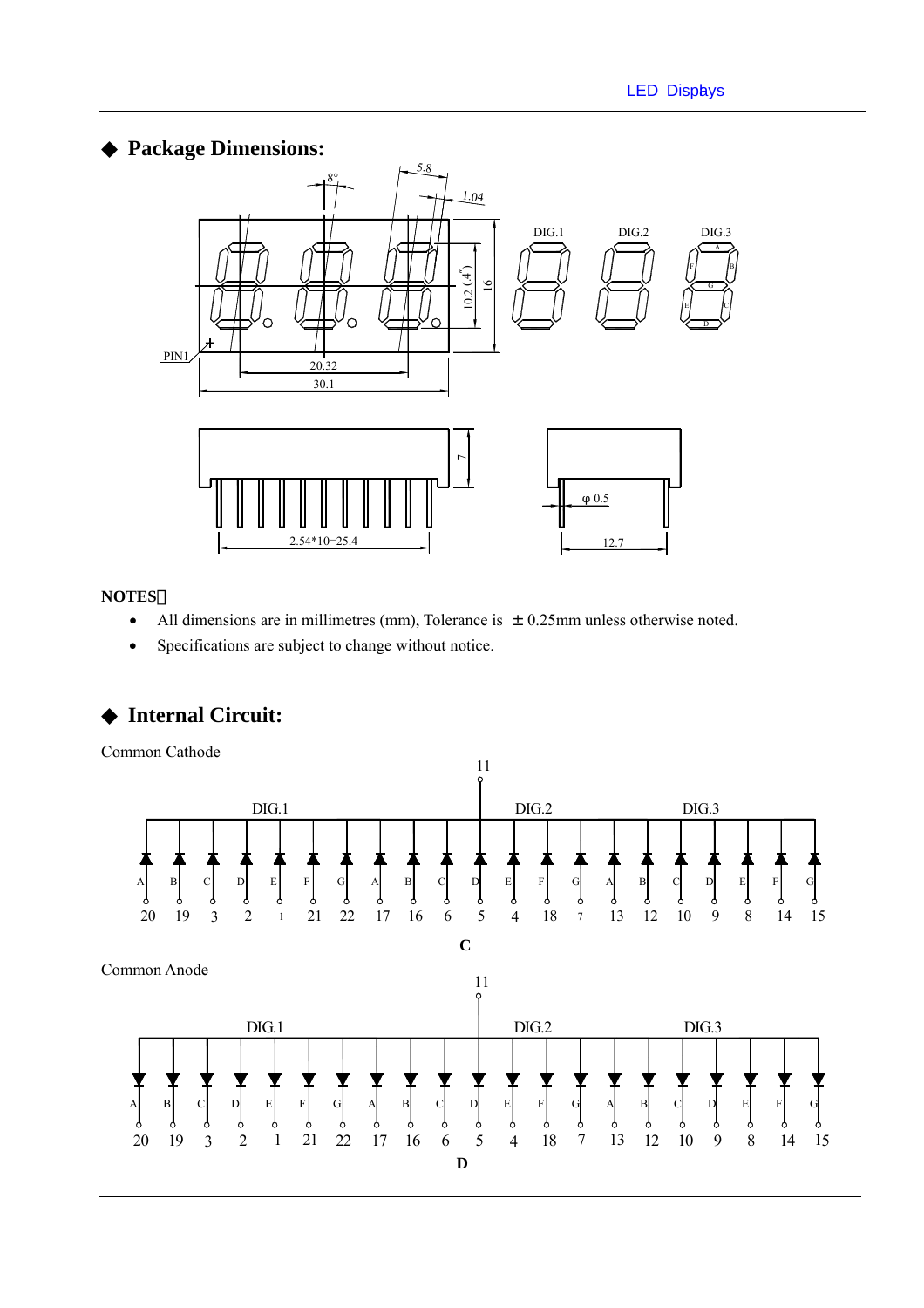## **Package Dimensions:**



#### **NOTES**:

- All dimensions are in millimetres (mm), Tolerance is  $\pm 0.25$ mm unless otherwise noted.
- Specifications are subject to change without notice.



### **Internal Circuit:**